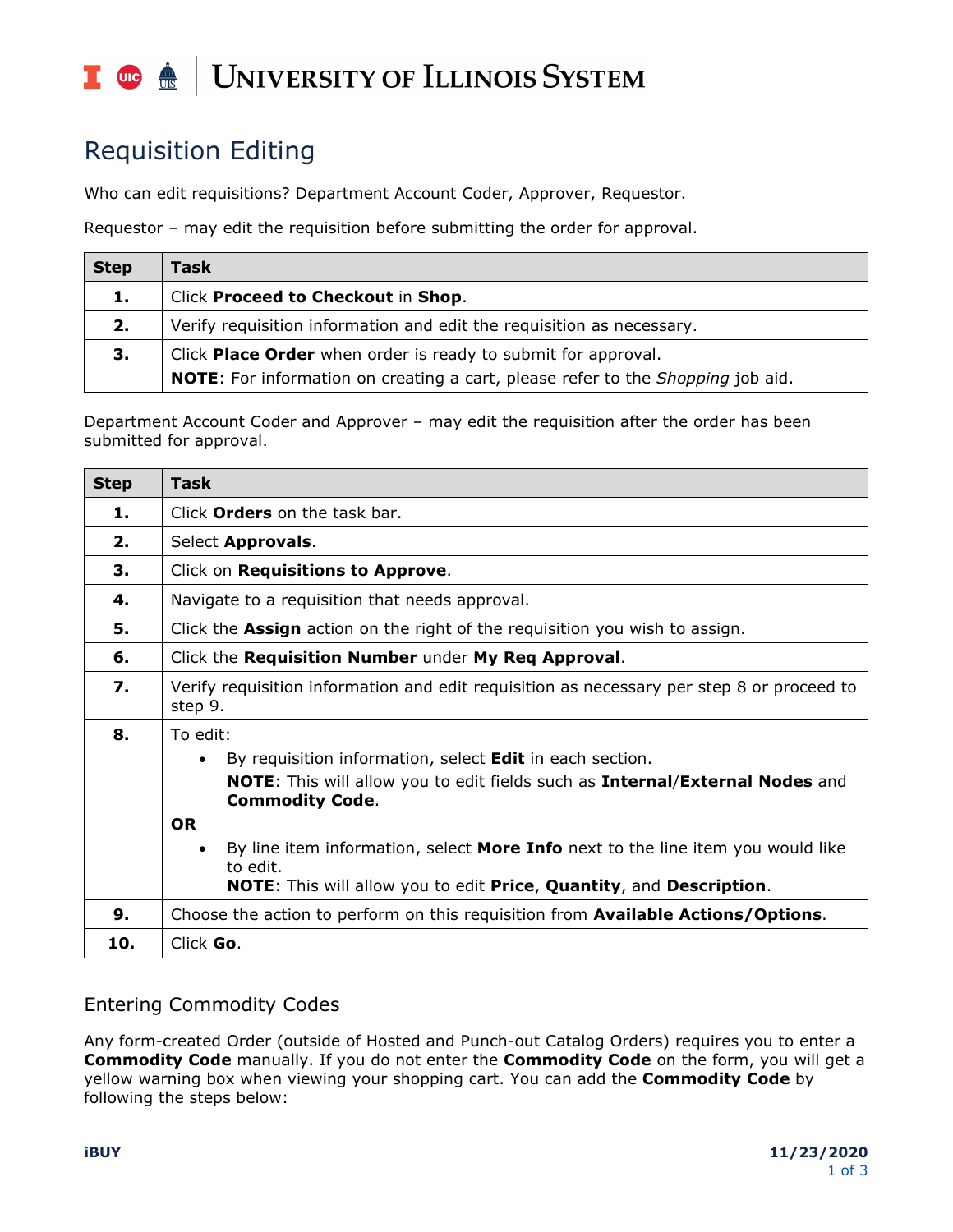#### UNIVERSITY OF ILLINOIS SYSTEM I die dis

| <b>Step</b> | Task                                                                                          |
|-------------|-----------------------------------------------------------------------------------------------|
| 1.          | Click Edit in the Supplier/Line Item Details section on the Final Review page.                |
| 2.          | Click Empty Field next to the Commodity Code text box.                                        |
| 3.          | Click the Search magnifying glass next to the empty Commodity Code field.                     |
| 4.          | Enter a partial <b>Commodity Code</b> (example: 64) or a <b>Description</b> (example: paper). |
| 5.          | Click <b>Search</b> .                                                                         |
| 6.          | Click Select in the next popup box.                                                           |

#### Copy a Requisition to a New Cart

| <b>Step</b> | Task                                                                   |
|-------------|------------------------------------------------------------------------|
| 1.          | Access the completed requisition.                                      |
| 2.          | Select Copy to New Cart from Available Actions/Options drop-down menu. |
| з.          | Click Go.                                                              |

#### Edit FOAPAL Codes

| <b>Step</b> | <b>Task</b>                                                                                                                                                                                                    |
|-------------|----------------------------------------------------------------------------------------------------------------------------------------------------------------------------------------------------------------|
| 1.          | Select Edit or View/Edit by line item within the Accounting Codes section.                                                                                                                                     |
|             | • Select From profile values                                                                                                                                                                                   |
|             | <b>OR</b>                                                                                                                                                                                                      |
|             | • Select From all values and search by Value (example: 200250-1) or<br><b>Description</b> (example: 103 Indirect Cost Recovery) or a portion of either<br>Value (example: 200) or Description (example: Indi). |
| 2.          | Click the <b>Add Split</b> link on the right of the <b>Accounting Code</b> popup box to split<br>FOAPAL codes and repeat Step 1 above.                                                                         |
|             | <b>NOTE:</b> For details, please refer to the Split FOAPAL Codes job aid.                                                                                                                                      |
| З.          | Click Save.                                                                                                                                                                                                    |

#### Notes and Attachments

- Internal Notes and Attachments will stay in iBuy and can be shared between departments.
- External Notes will go to Banner along with Attachments to the vendor.
- Internal Attachments or Notes are only available within the system and will not display with the PO to the vendor.
- External Attachments or Notes will accompany the PO to the vendor and cannot be added to Punchout orders.